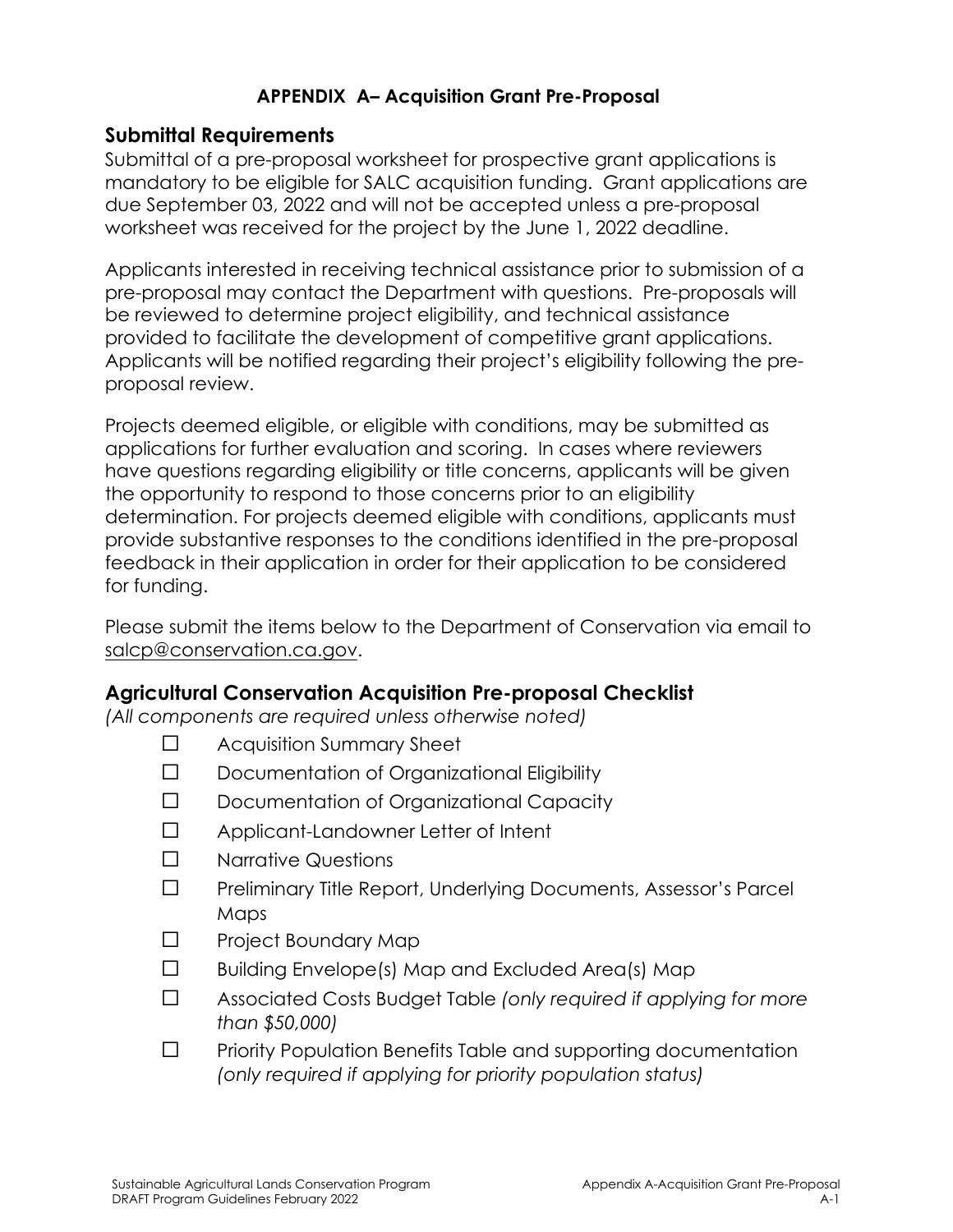## **Acquisition Summary Sheet**

#### **Basic Information**

| Project Title                         |                                                              |
|---------------------------------------|--------------------------------------------------------------|
| Location (County and Nearest City)    |                                                              |
| Distance to nearest city or census    |                                                              |
| designated place                      |                                                              |
| Real property interest to be acquired | $\Box$ Easement $\Box$ Fee                                   |
| Located within a priority population  | $\Box$ <b>Y</b> $\Box$ <b>N</b> <i>[Census tract number]</i> |
|                                       | $\Box$ $Y \Box$ N                                            |
| <b>Priority Population Status</b>     | [If yes, attach Priority Population                          |
|                                       | <b>Benefits Tablel</b>                                       |

# **Project Funding**

| A: SALC Acquisition Request Amount                                   | \$                                                                                     |
|----------------------------------------------------------------------|----------------------------------------------------------------------------------------|
| B: SALC Associated Costs Request:                                    | [Up to \$50,000]                                                                       |
| C: SALC Management Plan or Carbon<br>Farm Plan Request               | [Up to \$10,000 for a management]<br>plan or up to \$10,000 for a carbon<br>farm plan] |
| E: SALC Total Grant<br>$Request (A+B+C)$                             | \$                                                                                     |
| Match Amount (toward easement<br>value only)                         | \$                                                                                     |
| <b>Matching Funds Source</b>                                         | [i.e., NRCS-ACEP, WCB-CAPP, etc.]                                                      |
| <b>Status of Match</b>                                               | <i>[i.e., application submitted, in grant</i><br>agreement, etc.)                      |
| Does all or a portion of the match<br>come from another CCI program? | $\square$ Y $\square$ N List:                                                          |
| Estimated Easement Fair Market Value                                 | \$                                                                                     |
| Estimated Fee Title Fair Market Value<br>(fee acquisitions only)     | \$                                                                                     |

# **Applicant Information**

| Applicant                  |  |
|----------------------------|--|
| Federal Employer ID Number |  |
| <b>Mailing Address</b>     |  |
| <b>Contact Person</b>      |  |
| Title                      |  |
| <b>Phone Number</b>        |  |
| <b>Email Address</b>       |  |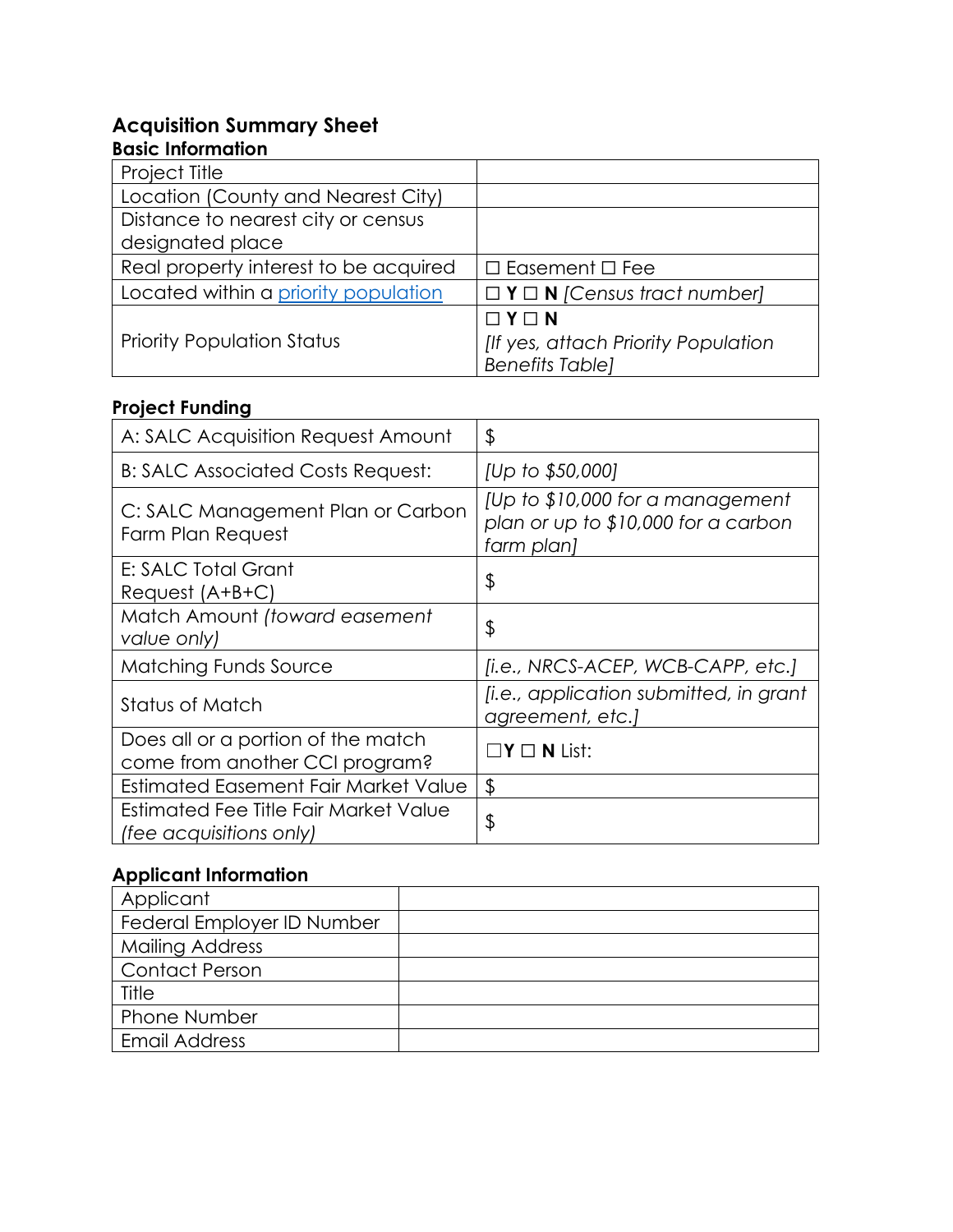| . .                        |  |  |  |
|----------------------------|--|--|--|
| Name                       |  |  |  |
| Federal Employer ID Number |  |  |  |
| <b>Mailing Address</b>     |  |  |  |
| <b>Contact Person</b>      |  |  |  |
| Title                      |  |  |  |
| <b>Phone Number</b>        |  |  |  |
| <b>Email Address</b>       |  |  |  |

## **Co-Applicant/Intended Interest Holder Information** *(complete if applicable)*

 submission of an application. Those that haven't must apply with either a co-Nonprofit applicants that intend to be the holder of the real property interest to be acquired must be accredited by the Land Trust Accreditation Commission or have adopted equivalent or greater policies regarding conflict of interest, amendments, monitoring, stewardship endowments, and enforcement prior to applicant that has such policies in place or a government entity.

#### **Parcel Information**

| Project APN(s)                    |         |
|-----------------------------------|---------|
| Current Zoning/ Minimum Parcel    |         |
| Size                              |         |
| Number of existing legal parcels  |         |
| (Please confirm this information  |         |
| with the relevant County Planning |         |
| Department.)                      |         |
| Proposed number of easements      |         |
| Restrictions on Agricultural Use? | □ Y □ N |

#### **Project Acreage**

| <b>Total Project Acreage</b>  |  |
|-------------------------------|--|
| (Assessor's Acreage)          |  |
| <b>Irrigated Acres</b>        |  |
| Non-irrigated / Grazing Acres |  |
| Nonagricultural Acres         |  |

#### **Sale and Subdivision**

| Would proposed acquisition prohibit<br>further subdivision of existing legal<br>parcels? (please explain)                                   | $\Box$ <b>Y</b> $\Box$ <b>N</b> Explanation: |
|---------------------------------------------------------------------------------------------------------------------------------------------|----------------------------------------------|
| Would proposed acquisition prohibit sale<br>of existing legal parcels separately from<br>other parcels in project area? (please<br>explain) | $\Box$ <b>Y</b> $\Box$ <b>N</b> Explanation: |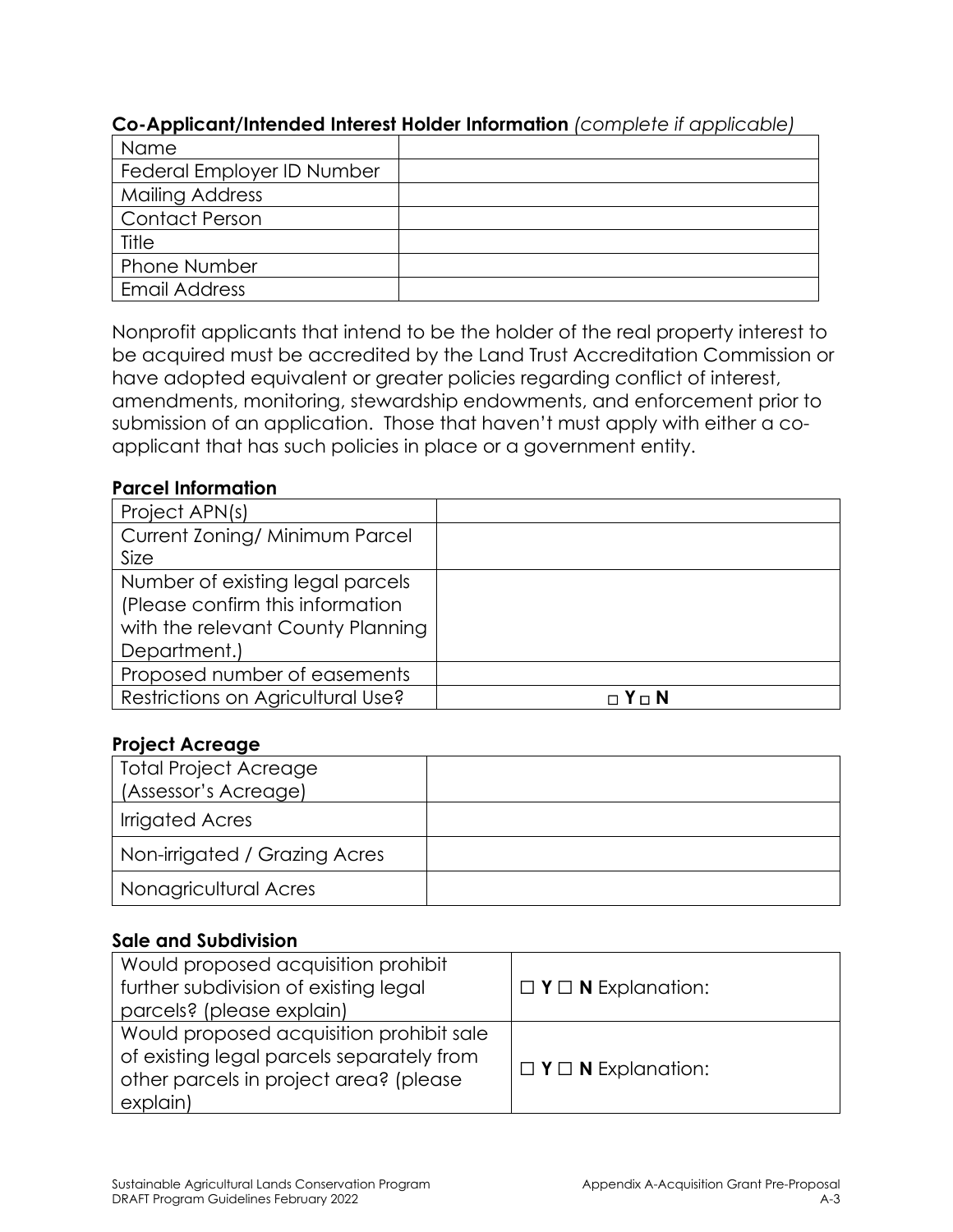## **Water and Mineral Rights**

| Water Rights and Source(s)            |                                              |
|---------------------------------------|----------------------------------------------|
| Third party mineral rights holder(s)? | $\Box$ <b>Y</b> $\Box$ <b>N</b> Explanation: |
| Severed mineral rights?               | $\Box$ <b>Y</b> $\Box$ <b>N</b> Explanation: |
| Evidence of past mining?              | $\Box$ <b>Y</b> $\Box$ <b>N</b> Explanation: |

## **Existing and Reserved Single-family Residences**

| Number of single-family (SF) residences        |  |
|------------------------------------------------|--|
| currently on the property                      |  |
| Approximate size of each SF residence          |  |
| (square footage of living area)                |  |
| Number of additional SF residences to be       |  |
| reserved in easement (if any):                 |  |
| Size restriction (sq. ft), if any, on reserved |  |
| and/or existing SF residences                  |  |

## **Existing Farm Labor Residences**

| Number of farm labor residential                 |  |
|--------------------------------------------------|--|
| structures/units currently on property           |  |
| Approximate size of each <b>farm labor</b>       |  |
| <b>residence</b> (square footage of living area) |  |

#### **Building Envelopes**

| Existing Building Envelope(s) on the                                                                                                                                                                   | Number:            | Approximate Acres |
|--------------------------------------------------------------------------------------------------------------------------------------------------------------------------------------------------------|--------------------|-------------------|
| property?                                                                                                                                                                                              | (each):            |                   |
| Additional Building Envelope(s) to be<br>reserved (e.g., residential, ag. employee,<br>agricultural infrastructure)?                                                                                   | Number:<br>(each): | Approximate Acres |
| If the location(s) of the additional Building<br>Envelopes have not been identified, will<br>the deed language establish a process<br>for the identification of the future building<br>$envelope(s)$ ? | $\Box$ $Y \Box$ N  |                   |

#### **Additional Information**

| <b>Other Reserved Rights</b> (e.g., oil and gas<br>I site, solar, communication towers) | Please list:     |
|-----------------------------------------------------------------------------------------|------------------|
| <b>Any critical deadlines?</b>                                                          | Please describe: |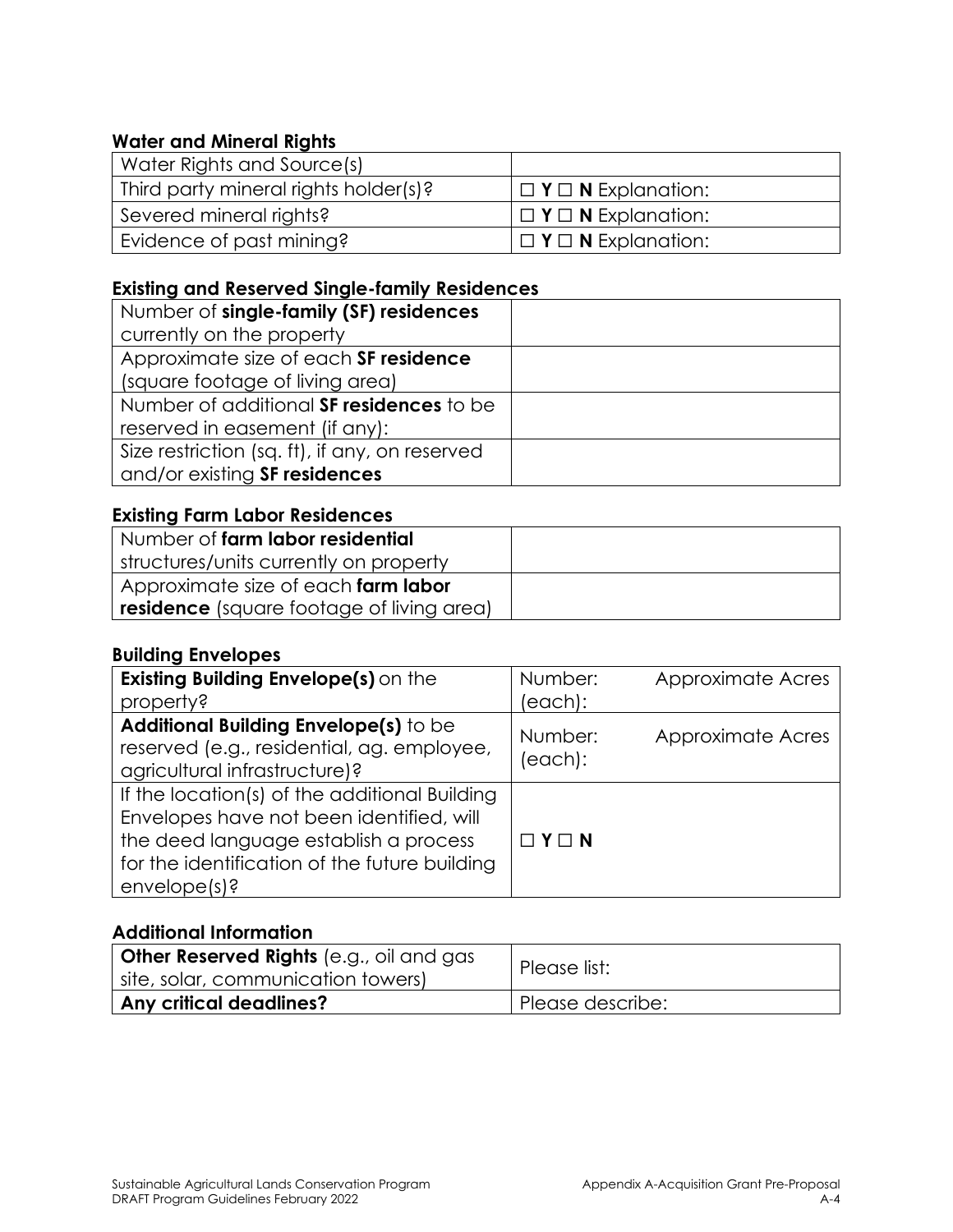# **Eligibility and Organizational Capacity Documentation**

## Organizational Eligibility

Non-profit applicants and proposed interest holders must submit the following documentation:

- **o** Internal Revenue Service 501(c)3 status as a charitable non-profit;
- **o** Articles of Incorporation and by-laws documenting the principal charitable or public purposes of the nonprofit organization; and,
- **o** Adopted policy that details the organization's goals and purposes, including the organization's commitment to conservation of agriculture, rangeland, or farmland.

Governmental applicants and proposed interest holders should submit a copy of the relevant statute or other policy outlining their purpose and authority regarding the conservation of agricultural land.

Applicants and proposed interest holders that have submitted documentation of organizational eligibility through a previous application may certify that the most current versions of these documents are on file with the Department in lieu of submitting the documents themselves (see next page).

## Organizational Capacity

Applicants and proposed interest holders must provide proof of organizational capacity to acquire and steward conservation acquisitions for their agricultural conservation values as part of their pre-proposal. Applicants may meet this requirement by:

- **o** Providing proof of LTAC accreditation; or,
- **o** Providing copies of the following documents, as relevant:
	- Conflict of Interest Policy
	- Easement Amendment Policy
	- Monitoring Policy
	- Stewardship Endowment Policy
	- Easement Enforcement Policy

Applicants and proposed interest holders that have submitted documentation of organizational capacity through a previous application may certify that the most current versions of these documents are on file with the Department in lieu of submitting the documents themselves (see next page).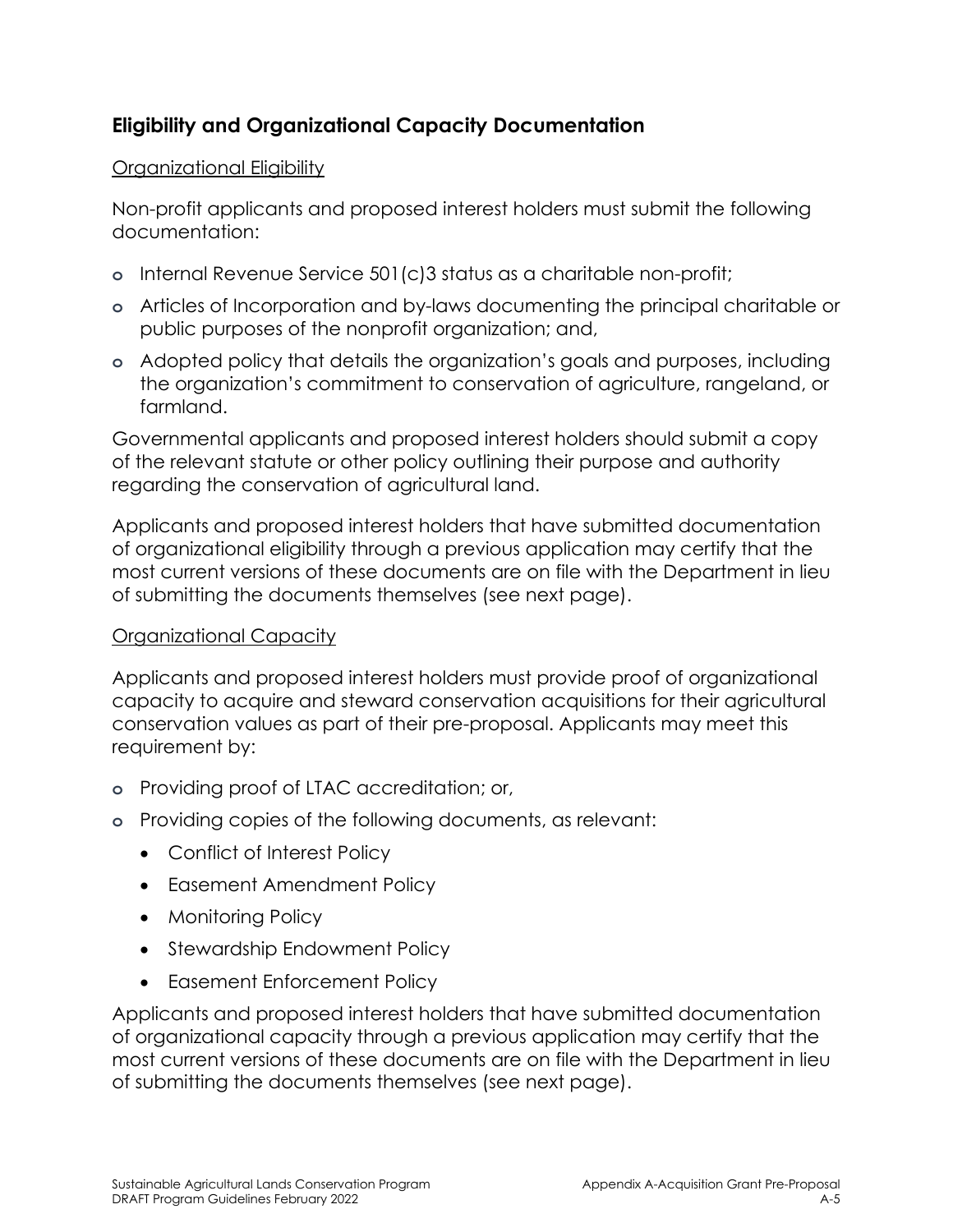### Applicant Certifications

Please certify that the most current versions of the applicant's eligibility and organizational capacity documents are on file with the Department, or attach the most current versions here.

#### Documentation of Organizational Eligibility

I certify here that the most current versions of the documents below are on *record at the Department or attached:* 

| [Print Name, Title] | Date |
|---------------------|------|
|                     |      |

- $\square$  IRS 501(c)3 status
- ☐ Articles of Incorporation
- $\Box$ **Bylaws**
- ☐ Adopted Policy or Statement of Purpose for conservation of agriculture, rangeland, or farmland *(if different from above)*
- ☐ Copy of relevant statute *(governmental applicants only)*

### Documentation of Organizational Capacity

I certify here that the most current versions of the documents below are on *record at the Department or attached:* 

[Print Name, Title] Date

☐ Proof of Land Trust Accreditation Commission Accreditation **OR** 

Copies of all policies listed below:

- ☐ Easement Amendment Policy
- ☐ Monitoring Policy
- ☐ Conflict of Interest Policy
- ☐ Easement Enforcement Policy
- ☐ Stewardship Endowment Policy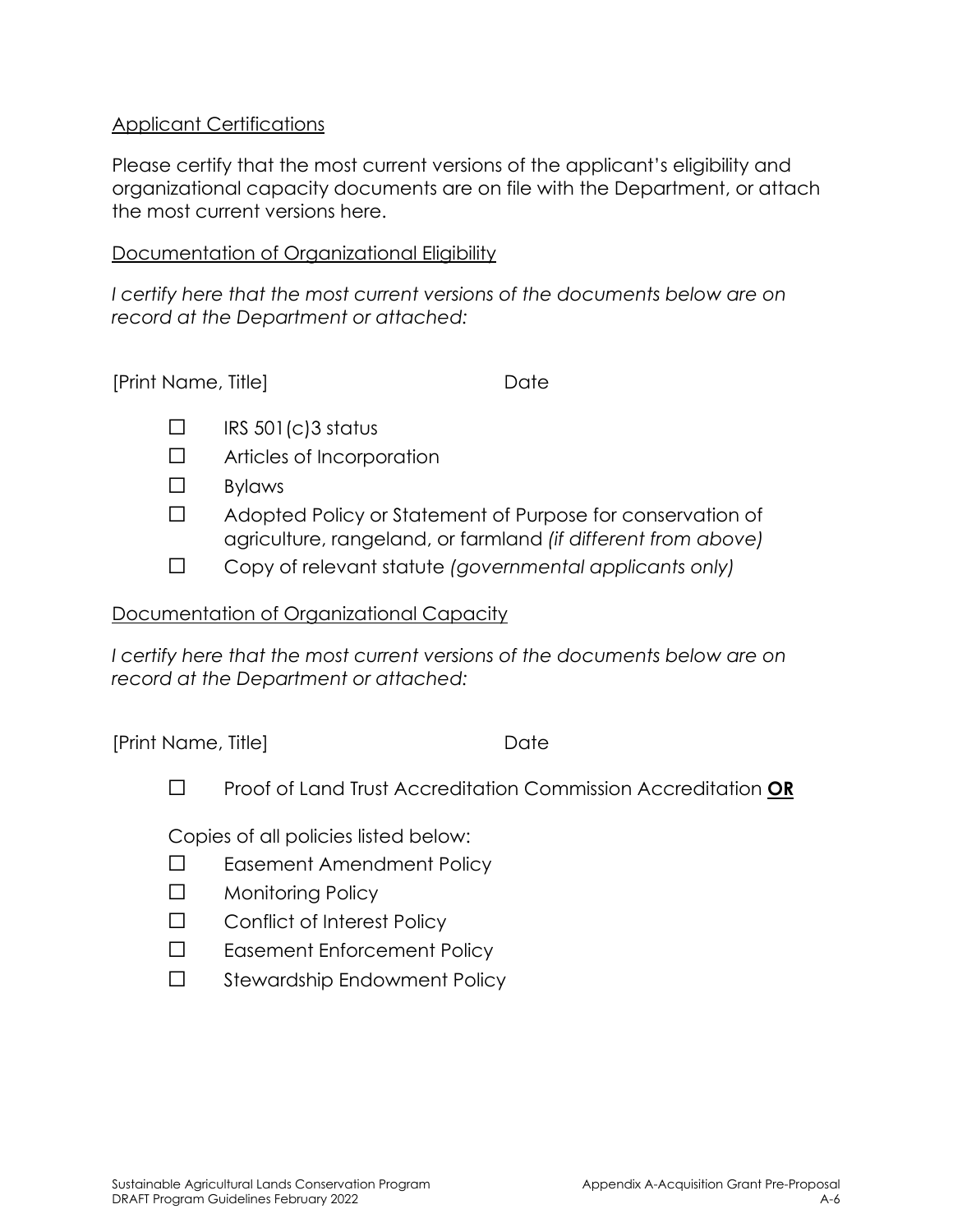#### Interest Holder Certifications

*This section is only applicable when the applicant is not the intended holder of the real property interest.* 

Please certify that the most current versions of the interest holder's eligibility and organizational capacity documents are on file with the Department, or attach the most current versions here.

#### Documentation of Organizational Eligibility

*I certify here that the most current versions of the documents below are on record at the Department or attached:* 

#### [Print Name, Title] Date

- $\Box$  IRS 501(c)3 status
- ☐ Articles of Incorporation
- $\Box$ **Bylaws**
- ☐ Adopted Policy or Statement of Purpose for conservation of agriculture, rangeland, or farmland *(if different from above)*
- ☐ Copy of relevant statute *(governmental applicants only)*

#### Documentation of Organizational Capacity

I certify here that the most current versions of the documents below are on *record at the Department or attached:* 

[Print Name, Title] Date

☐ Proof of Land Trust Accreditation Commission Accreditation **OR** 

Copies of all policies listed below:

- ☐ Easement Amendment Policy
- ☐ Monitoring Policy
- ☐ Conflict of Interest Policy
- ☐ Easement Enforcement Policy
- ☐ Stewardship Endowment Policy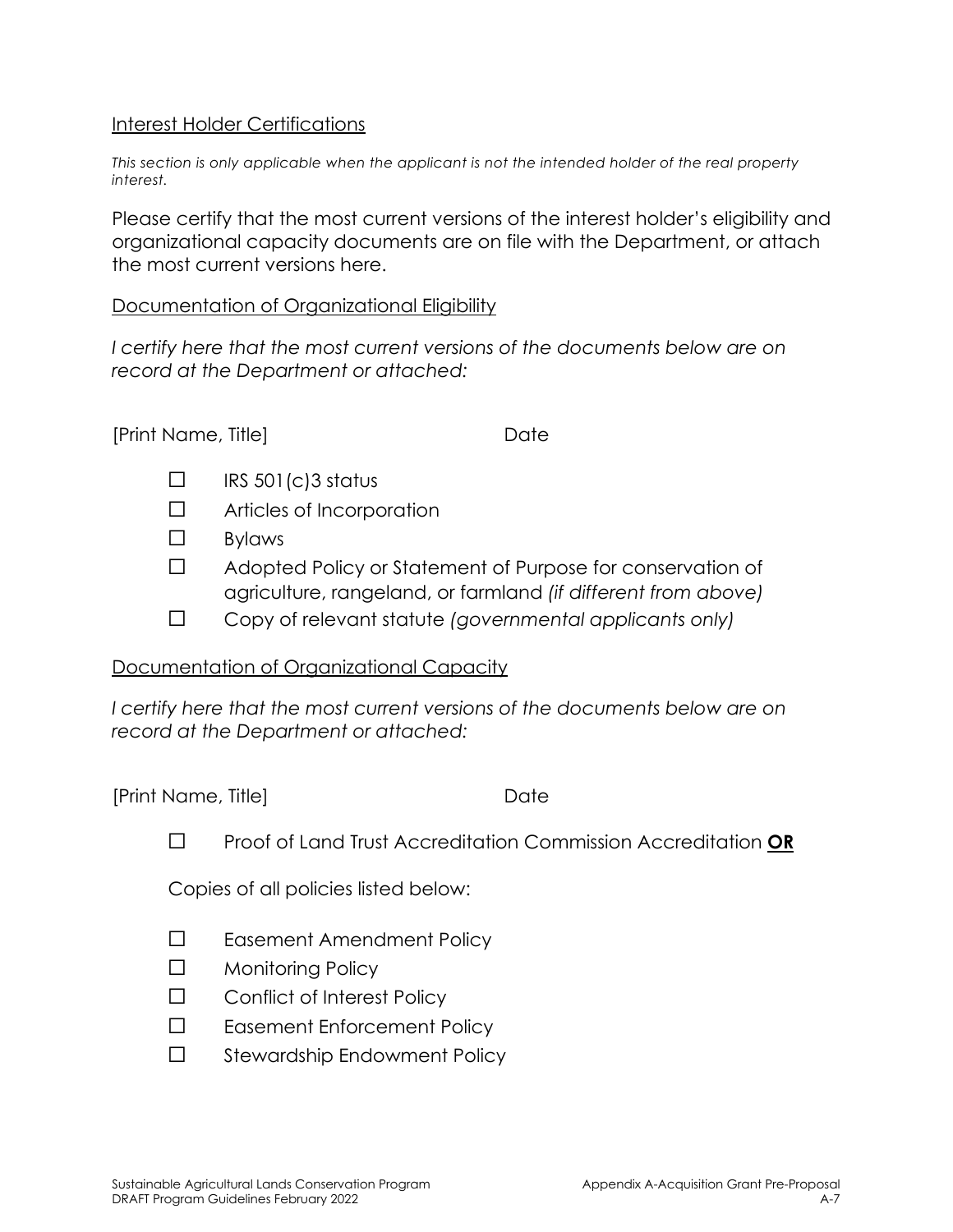# **Applicant-Landowner Letter of Intent**

The applicant must provide a letter from the landowner(s) stating the landowner's intent to work with the applicant to conserve the property via sale of an easement. All landowners listed on title must sign the letter of intent. This letter must address the following items:

- 1. Landowner's pursuit of sale of the easement or fee, as applicable, is voluntary;
- 2. Use of the property will be restricted to agricultural and compatible conservation uses in perpetuity;
- 3. *(For easement acquisitions only):* The landowner is aware of the estimated acquisition value provided to SALC as the basis for this funding request and understands that the final easement value used to establish SALC's contribution to the purchase price of the easement may change upon completion of a full appraisal of the property; and
- 4. No government agency has conditioned the issuance of an entitlement to use on the proposed acquisition.

For projects where the land proposed to be conserved under easement includes some forest lands, the letter must also indicate that the landowner agrees to the conditions outlined in Civil Code Section 815.11.

The applicant may provide an option agreement in lieu of a letter of intent if the option agreement includes the above information.

Sample documents are posted on the Department website.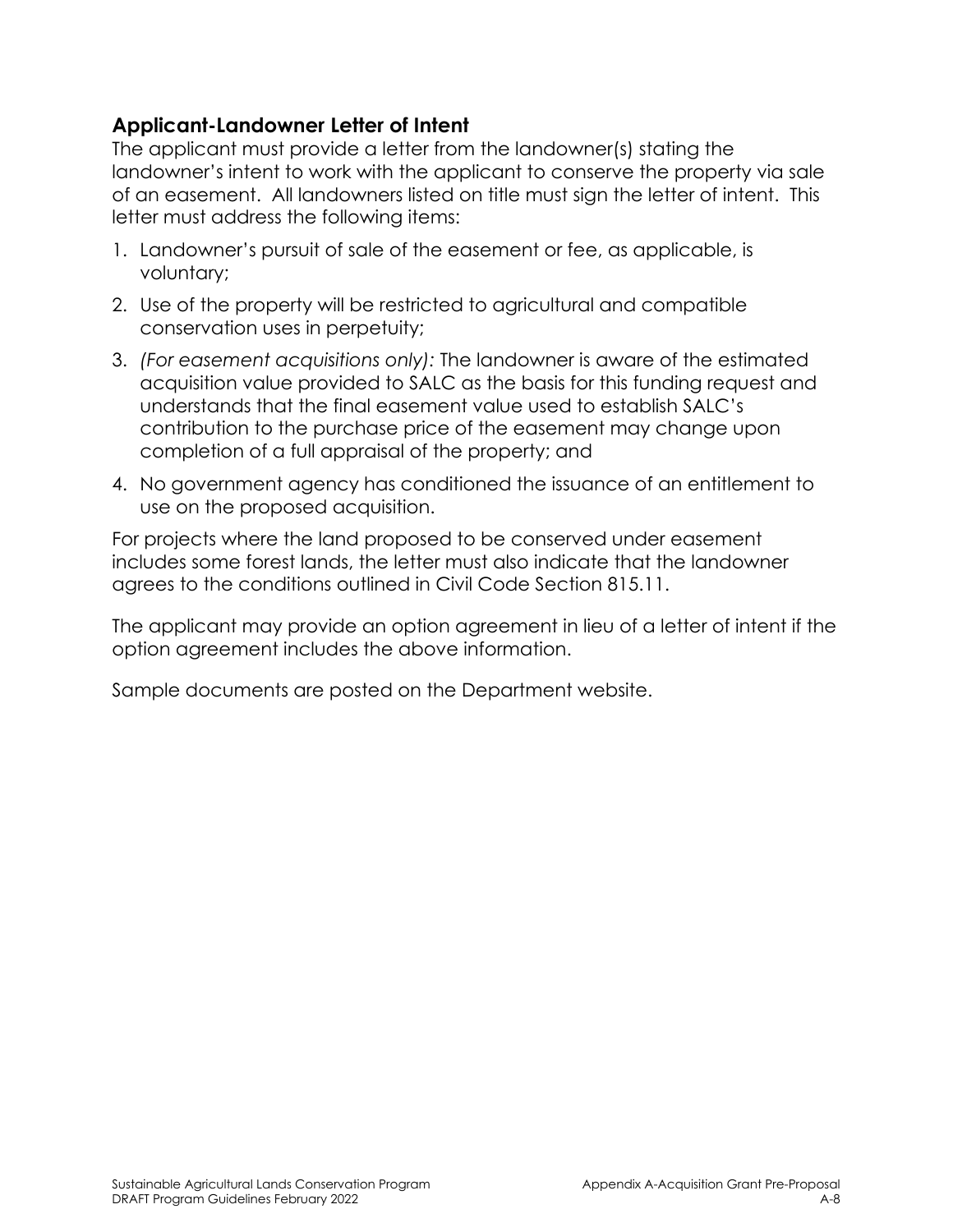## **Narrative Questions**

Please answer the following questions. Please limit responses to **five pages or less.** 

- 1. Provide a brief description of the project, including the current agricultural use of the property.
- property, describe the restrictions and discuss: 2. If the applicant intends to restrict agricultural intensification on the
	- a. how those restrictions are consistent with the property's continuing agricultural use, and
	- b. whether the restrictions would substantially impair agricultural use on the property.
- upon the issuance of an entitlement for use of a specific property? If yes, 3. Is the proposed acquisition part of a local government's condition placed please describe.
- 4. Does the property have any known agricultural constraints (e.g., due to soil or water contamination)? If so, please describe.
- 5. Will protection of the property support infill and compact development? If so, how?
- 6. Describe how the proposal will support the implementation of an adopted or draft sustainable communities strategy or, if a sustainable communities strategy is not required for a region by law, a regional plan that includes policies and programs to reduce greenhouse gas emissions.
- 7. Describe the market, infrastructure, and agricultural support services around the property. If the project is exempt from this criterion, please note "Exempt."
- 8. Is the parcel proposed for conservation expected to continue to be used for, and is it large enough to sustain, commercial agricultural production? If the project is exempt from this criterion, please note "Exempt."
- 9. Describe how the project will achieve a reduction in GHG emissions.
- 10.Is the property under pressure of being converted to non-agricultural uses? If so, how?
- program goals. (1/2 page max) 11.Provide a brief discussion of how the project meets one or more of the
- 12.If the proposal is for fee title acquisition, describe how the property be utilized for agricultural use. What is the plan to lease or sell the property? Will this occur as part of the project and if not, what is the anticipated time frame?

Provide any other comments, potential concerns, etc.